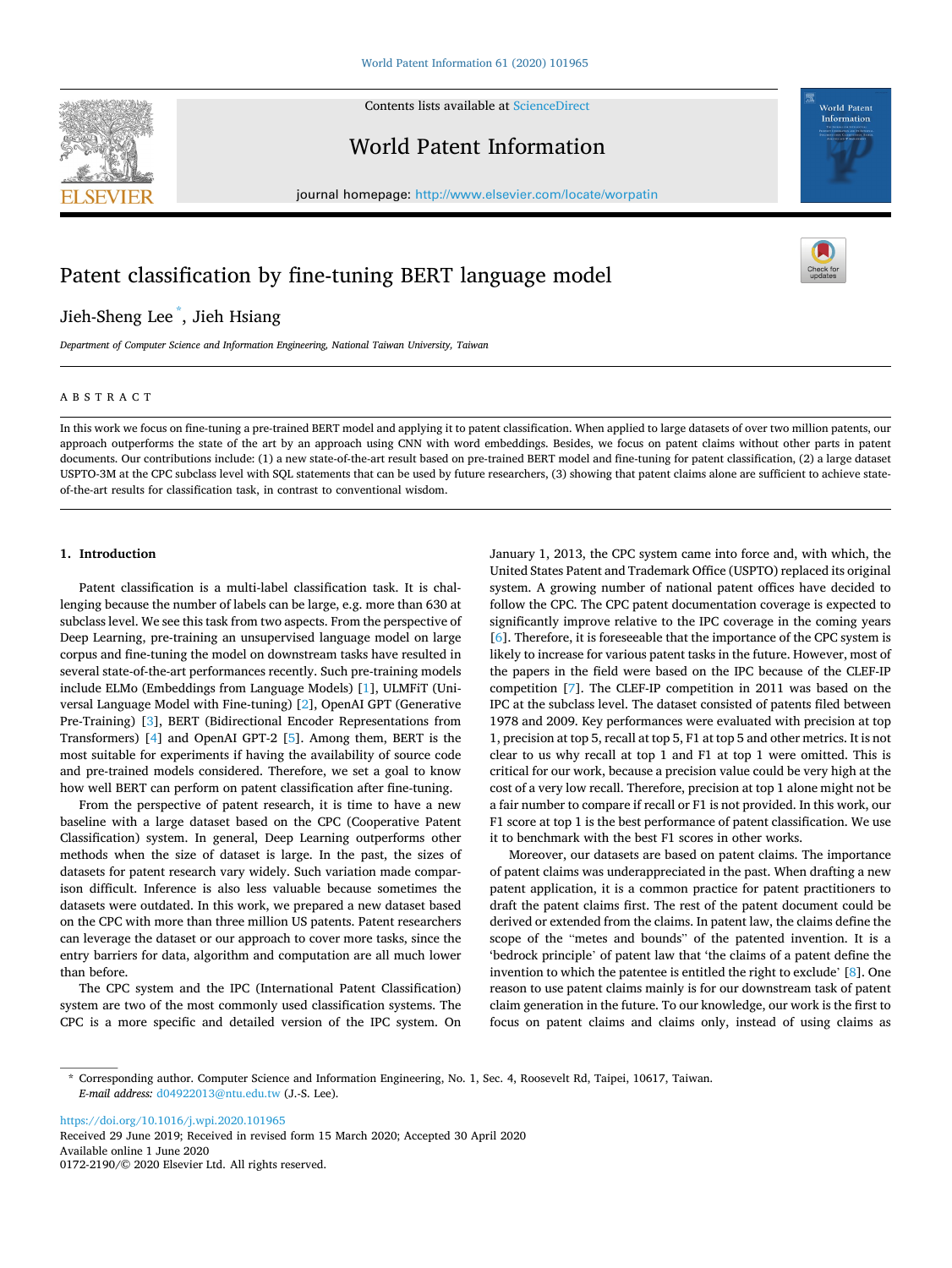supplementary data in the past. To keep our model simpler, we use only the first claim of each patent and leave the benefit of other independent and dependent claims to future research.

## **2. Related work**

We highlight the most relevant works in recent years. Li et al. [[9](#page-3-0)] proposed DeepPatent as a deep learning algorithm based on CNN (Convolutional Neural Network) and word vector embedding. They evaluated the algorithm on the CLEF-IP dataset, compared it with other algorithms in the CLEF-IP competition and claimed a precision of 83.98%, which outperformed all other algorithms. DeepPatent was further tested on USPTO-2M, a newly contributed dataset having 2,000, 147 US utility patents in 637 categories at the IPC subclass level after data cleaning. DeepPatent achieved a precision of 73.88% at top 1, with no F1 score disclosed. Further experiments by the authors using the same dataset showed that DeepPatent outperformed Random Forest, Decision Tree, BP Networks and Naive Bayes. The best F1 score is less than 43% at top 5. In this work, we use DeepPatent as the baseline to benchmark. We also assumed that the methods above benchmarked with DeepPatent are unlikely to perform better if the dataset is larger than USPTO-2M.

The idea of fine-tuning a pre-trained language model for patent classification was proposed in the Australasian Language Technology Association Workshop 2018 [\[10](#page-3-0)]. The task is to classify Australian patents at the IPC section level (8 labels). The dataset has 75,250 patents (60/40 as training/testing data split). Hepburn [[11\]](#page-3-0) used SVM and ULMFiT to achieve the best results in the student category. ULMFiT is a transfer learning technique, and the fine-tuning idea is similar to fine-tuning a pre-trained BERT model. The major difference between Hepburn's work and ours is the pre-trained model itself. Another difference in this work is the size of the dataset. Our dataset has over three million patents, while the dataset for the workshop has only 75,250. Our F1 score is 80.98% at the CPC section level. The F1 score is 78.4% at the IPC section level in Hepburn's work. Since these two datasets are significantly different is size, we skip further benchmarking and focus on larger datasets.

It is noted that most of patent classification tasks were done on IPC in the past. Tran and Kavuluru [\[12](#page-3-0)] claimed being the first to reinitiate the patent classification task under the new CPC coding scheme. They used logistic regression as a base classifier and exploited extra data or method, such as the hierarchical taxonomy of CPC, the citation records of a test patent, various label ranking and cut-off methods. By experimenting on 436,993 U S. patents (2010–2011 & 70/30 as training/testing data split) at the subclasses level, their best method achieved 69.89% in micro-F1 score. In this work, we will also skip benchmarking with their results since we target a larger dataset without ad-hoc feature engineering. Feature engineering is difficult to scale up in general.

By aiming at CPC and a larger dataset, we also skip any benchmark with the CLEF-IP results. It is uncertain whether fitting a big model like BERT to smaller datasets may make any sense. Conversely, it should be more fruitful for other algorithms to benchmark with a larger CPC dataset in the future. Nevertheless, some of the recent works based on the legacy CLEF-IP are still noteworthy, for knowing the highest F1 score in the past. For example, comparing with fastText, Yadrintsev et al. [\[13](#page-3-0)] claimed that KNN is a viable alternative to traditional text classifiers. Their dataset has 699,000 patents (70/30 as training/testing data split). Their best result achieved 71.02% in micro-F1 score at the IPC subclass level.

Lim and Kwon [[14\]](#page-3-0) showed 87.2% precision when using titles, abstracts, claims, technical fields, and backgrounds of patents. However, no respective recall or F1 score was disclosed. A fair comparison is therefore not feasible. Their dataset has 564,793 Korean patents at the IPC subclass level. Their method combined multinomial naive Bayes with other tricks such as a Korean language morphological analyzer, using 1860 stopwords removed and TF-ICF (a variation of the

well-known TF-IDF).

Hu et al. [\[15](#page-3-0)] showed that a hierarchical feature extraction model can capture both local features as well as global semantics. An n-gram feature extractor based on CNN was designed to extract local features. A bidirectional long–short-term memory (BiLSTM) neural network model was proposed to capture sequential correlations from higher-level representations. The training, validation and test datasets contain 72,532, 18,133, and 2679 mechanical patents from the CLEF-IP dataset. The number of labels is 96 for mechanical patents only. The hierarchical model outperformed other models using CNN, LSTM or BiLSTM alone. Their best F1 is 63.97% at top 1. Back to the CLEF-IP competition itself, Verberne and D'hondt [\[16](#page-3-0)] reached their best F1-value 70.59% in a series of classification experiments with the Linguistic Classification System (LCS). The training dataset has 905,458 patents and the testing has only 1000 patents.

#### **3. Data**

Most of the past patent datasets were from the CELF-IP or patent offices. We found it easier to leverage the Google Patents Public Datasets [[17\]](#page-3-0) on BigQuery released in 2017. A dataset based on SQL lowers the entry barrier of data preparation significantly. We deem SQL statements as a better way than sharing conventional datasets for two reasons: (1) Separation of concerns. If a dataset contains pre-processing or post-processing already, it could be harder for other researchers to reuse when needing different manipulations. (2) Clarity and flexibility. An SQL statement is precise and easy to revise for different criteria. The SQL statement for our training dataset is listed in Appendix A.

Our new dataset is called USPTO-3M (3,050,615 patents). Based on the SQL statements, it would be easy for other researchers to cover all patents if computing resource for training is not a constraint. When benchmarking with the DeepPatent, we use its dataset USPTO-2M when possible. When benchmarking different settings based on PatentBERT, we use our new USPTO-3M dataset.

The USPTO-2M dataset is the largest dataset contributed by Deep-Patent. It is the basis for the authors to conclude that CNN outperforms the other four machine learning techniques. Unfortunately, we found 1739 records incorrectly having no IPC label in the training data of the USPTO-2M dataset. Therefore, it is not rigorously possible for us to benchmark with the same training data. However, since the erroneous data occupies less than 0.09% of the whole training dataset (1,950,247 patents), it should be reasonable to assume that the deterioration of DeepPatent's performance is minor if any. By removing the erroneous data, we train PatentBERT with the remaining 1,948,508 patents from the USPTO-2M dataset. No such erroneous issue exists in the test data of the USPTO-2M dataset. Therefore, benchmarking PatentBERT with DeepPatent based on such minor discrepancy should be still a fair comparison.

#### **4. Method & experimental setup**

In this work, we leverage the released BERT-Base pre-trained model (Uncased: 12-layer, 768-hidden, 12-heads, 110 M parameters) [[18\]](#page-3-0). We leave other models such as the BERT-Large (340 M parameters) to the future because the BERT-Base is already sufficient to outperform DeepPatent.

Our implementation follows the fine-tuning example released in the BERT project. For multi-label purpose, we use sigmoid cross entropy with logits function to replace the original softmax function which is suitable for one-hot classification only. We intentionally keep the code change as minimal as possible so as to make the BERT test a vanilla baseline for future experiments to compare against. All hyperparameters remain as default values. The number of training epochs is 3. During our experiments, we also observed that it might be sufficient for the max\_seq\_length to be shorter if having fewer labels, e.g. 9 labels at CPC section level. We leave testing different hyperparameters at different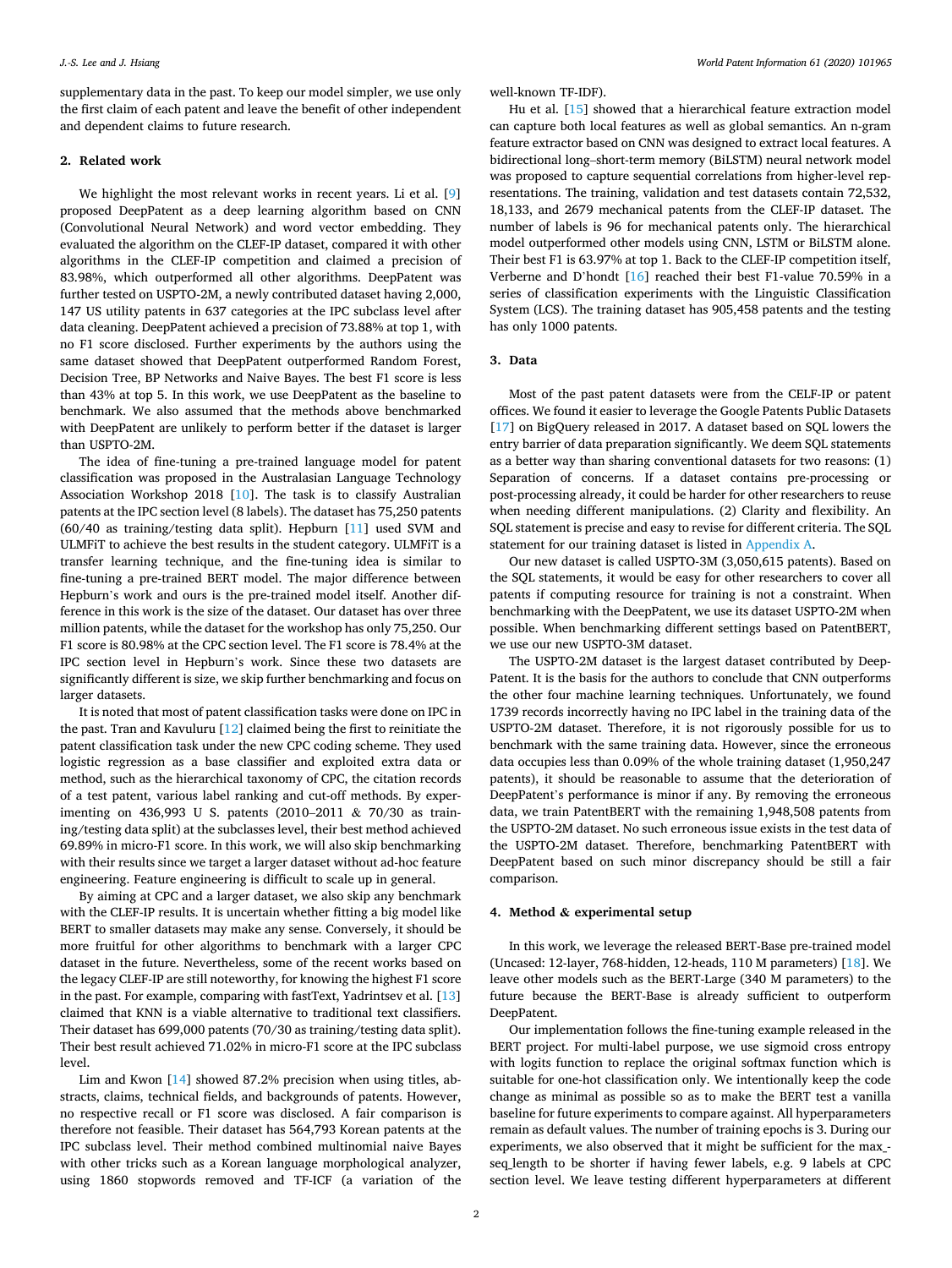| Method            | Patent Data              | Train               | <b>Test</b> | F1(%)           | Precision (%)            | Recall (%)               | <b>EVAL</b> |
|-------------------|--------------------------|---------------------|-------------|-----------------|--------------------------|--------------------------|-------------|
| <b>DeepPatent</b> | $IPC + Title + Abstract$ | 2006-2014-A         | $2015-A$    | $\qquad \qquad$ | 73.88                    | $\overline{\phantom{0}}$ | Top 1       |
| <b>DeepPatent</b> | $IPC + Title + Abstract$ | 2006-2014-A         | $2015-A$    | 43              | $\overline{\phantom{a}}$ | $\hspace{0.05cm}$        | Top 5       |
| <b>PatentBERT</b> | $IPC + Title + Abstract$ | $2006 - 2014 - A^*$ | $2015-A$    | 65.87           | 81.75                    | 55.16                    | Top 1       |
| <b>PatentBERT</b> | $IPC + Title + Abstract$ | $2006 - 2014 - A*$  | $2015-A$    | 44.76           | 30.31                    | 85.52                    | Top 5       |

(1) 2006–2014-A: 1,950,247 patents from USPTO-2M for DeepPatent.

(2) 2006–2014-A\*: 1,948,508 patents from USPTO-2M for DeepPatent (0.09% discrepancy in training data after removing erroneous data).

(3) 2015-A: 49,900 patents in 2015 from the USPTO-2M dataset contributed by DeepPatent.

| Table 2                    |
|----------------------------|
| CPC vs IPC for PatentBERT. |

| Method     | Patent Data       | Train       | Test   | (96)  | Precision (%) | Recall (%) | <b>EVAL</b> |
|------------|-------------------|-------------|--------|-------|---------------|------------|-------------|
| PatentBERT | Claim<br>IPC      | 2006-2014-B | 2015-B | 63.74 | 79.14         | 53.36      | Top 1       |
| PatentBERT | $+$ Claim<br>∷PC  | 2006-2014-B | 2015-B | 66.83 | 84.26         | 55.38      | Top 1       |
| PatentBERT | Claim<br>CPC<br>- | 2006-2014-B | 2015-C | 66.80 | 84.24         | 55.35      | Top 1       |

(1) IPC subclass level: 632 labels. CPC subclass level: 656 labels.

(2) 2006–2014-B: 1,933,105 patents from USPTO-3M for PatentBERT.

(3) 2015-B: 49,670 of the 298,559 patents in 2015 from USPTO-3M in this paper.

(4) 2015-C: 150,000 of the 298,559 patents in 2015 from USPTO-3M in this paper.

(5) 2000–2014: 2,900,615 patents from USPTO-3M for PatentBERT. USPTO-3M: 3,050,615 patents, our new dataset with SQL statements (2000–2015, from Google Patents Public Datasets on BigQuery).

4 PatentBERT CPC þ Claim **2000~2014** 2015-C **66.71** 84.95 54.92 Top 1

CPC levels to the future.

## **5. Results**

In the following, we show that PatentBERT outperforms DeepPatent and CPC is better than IPC for PatentBERT.

## *5.1. PatentBERT vs DeepPatent*

As shown in Table 1, the precision at top 1 is 81.75% for PatentBERT in row 3 and 73.88% for DeepPatent in row 1. The F1 at top 5 is 44.76% for PatentBERT in row 4 and less than 43% for DeepPatent in row 1. The best F1 score is 65.87% at top 1 for PatentBERT in row 3, while the F1 score at top 1 for DeepPatent is unknown. It is noted that a precision score could be high when its respective recall score is low, or vice versa. The F1 score can become lower when its precision score goes higher. Therefore, it is more common to use the F1 score as a harmonic mean and a fair metric to take both precision and recall into consideration.

We estimate the F1 score for DeepPatent based on visual inspection. Li et al. [\[9\]](#page-3-0) showed that DeepPatent outperforms four other machine learning techniques, in terms of the F1 score at top 5 on the USPTO-2M dataset, in Fig. 7 of their paper. No precise F1 score was provided, unfortunately. In the Fig. 10, the authors also show different F1 scores at top 5 corresponding to various window sizes of CNN. Based on visual inspection, we found that the best achievable F1 at top 5 score is less than 43% too. Both of the figures match the number 43% we estimated. No F1 score at top 1 was provided by Li et al. [\[9\]](#page-3-0). Therefore, our benchmarking focuses on comparing the F1 at top 5 scores in Table 1.

## *5.2. CPC vs IPC for PatentBERT*

For other tasks in our project, we use patent claims instead of title and abstract in our experiments here. As shown by row 1 and 2 in Table 2, CPC is better than IPC at subclass level for PatentBERT models. The F1 score is 63.74% for IPC and 66.83% for CPC respectively. In row 3, we test the model with more data (2015-B dataset) and the F1 score is as stable as 66.80%. In row 4, we train the model with more data (2000–2014) and the F1 score remains stable too (66.71%). It is noted that, in Table 1, the F1 score at top 1 (65.87%) is significantly higher than the F1 score at top 5 (44.76%) for PatentBERT. In Table 2, the F1

score at top 1 for CPC is slightly better than the score for IPC. Therefore, for our downstream tasks in the future, we think: (1) the F1 score at top 1 is a convenient metric to measure both of the precision and the recall for PatentBERT, unless one of them is more important than the other (such as prior art search which needs a much higher recall with less concern on precision), (2) switching from IPC to CPC should be the right direction.

#### **6. Conclusion**

Patents might be an ideal data source for humans to solve *artificial innovation* in the long run. However, patent classification as the groundwork has been a challenging task with no satisfactory performance for decades. In this paper, we present a new state-of-the-art approach based on fine-tuning a pre-trained BERT model and it outperforms DeepPatent. Our results also show that using patent claims alone is sufficient to achieve state-of-the-art results for the classification tasks. Most important of all, the recent success of the two-stage framework (pre-training & fine-tuning) in Deep Learning is promising for patent researchers to explore more in the future. Patent classification in this work is just an example.

## **CRediT authorship contribution statement**

**Jieh-Sheng Lee:** Conceptualization, Methodology, Software, Data curation, Writing - original draft. **Jieh Hsiang:** Supervision, Writing review & editing.

#### **Acknowledgements**

The research reported in this manuscript has been funded by the Ministry of Science and Technology (MOST) in Taiwan (Project: 106- 2221-E-002-207-MY2).

## **Appendix A. Supplementary data**

Supplementary data to this article can be found online at [https://doi.](https://doi.org/10.1016/j.wpi.2020.101965)  [org/10.1016/j.wpi.2020.101965](https://doi.org/10.1016/j.wpi.2020.101965).